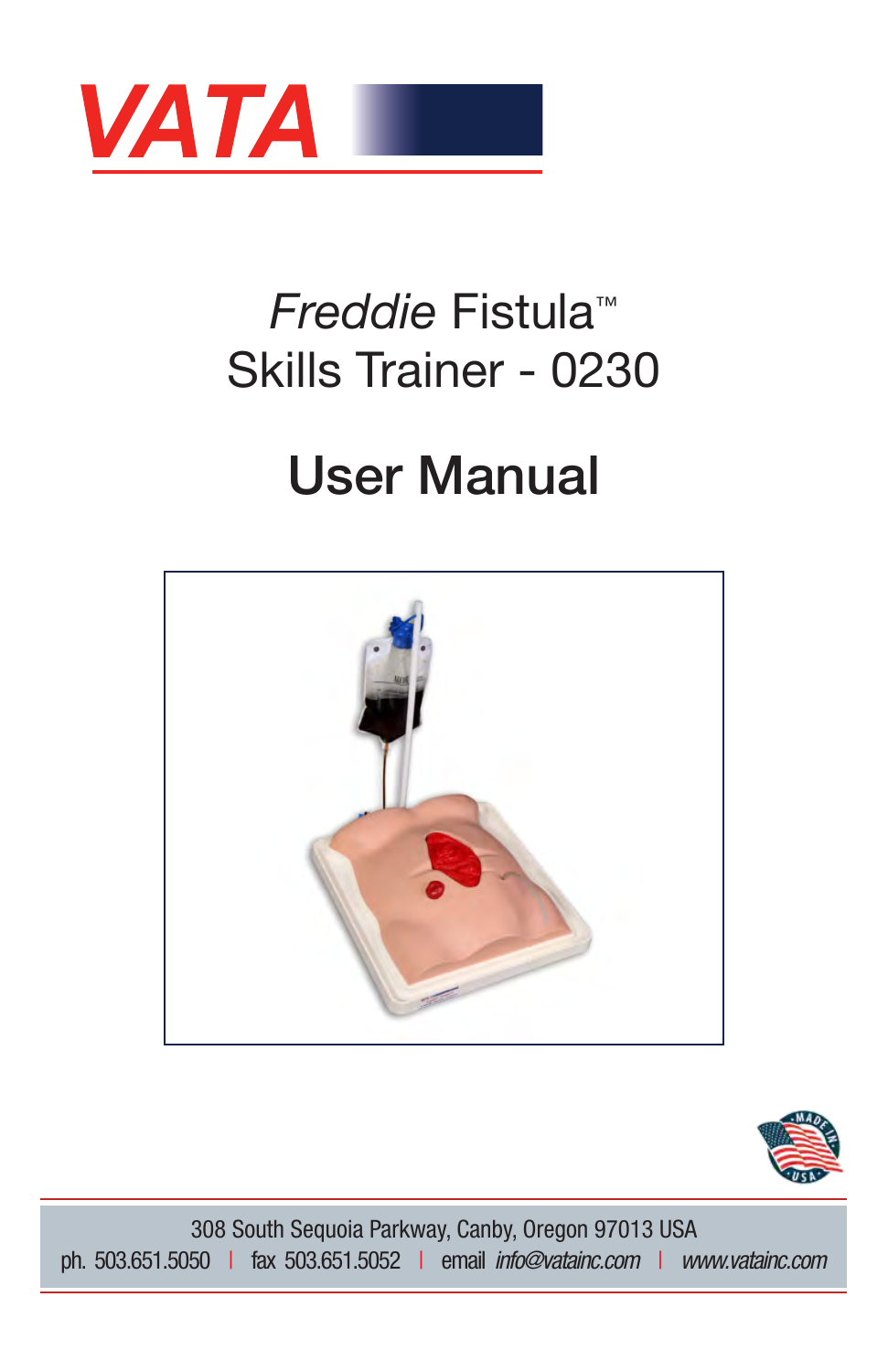

#### **Thank you for your purchase of** *VATA's Freddie* **Fistula ™ Skills Trainer**

*Freddie* Fistula™ Skills Trainer - 0230 was developed to provide clinicians with a realistic aid to facilitate instruction, practice and management of open abdominal wounds with active fistulas.

The *Freddie* Fistula™ Skills Trainer incorporates a natural feeling, soft abdomen with an open wound showing exposed intestines with "gutters" on all sides, a stoma and also a drainage tube. Three separate fistulas are present in the abdominal wound area:

- Stomatized Fistula Easy to observe effluent flow
- Non-Stomatized Fistula Difficult to observe when effluent is not flowing
- Hidden Fistula Location is not observed

Any combination of the three fistulas can permit effluent flow via color-coded pinch clamps, allowing for a challenging scenario when applying a dressing.

The *Freddie* Fistula™ trainer includes an integrated base with a recessed catch tray that can accommodate up to 700ml of effluent and a support rod to hold the fluid bag. When not in use, the rod can be easily stored within the base. The unique design of *Freddie* Fistula™ utilizes proprietary skin that permits standard dressings to be easily applied and removed. The *Freddie* Fistula™ Skills Trainer helps to build competency and confidence in this challenging wound care scenario by allowing the user to employ some of the latest wound treatments and techniques.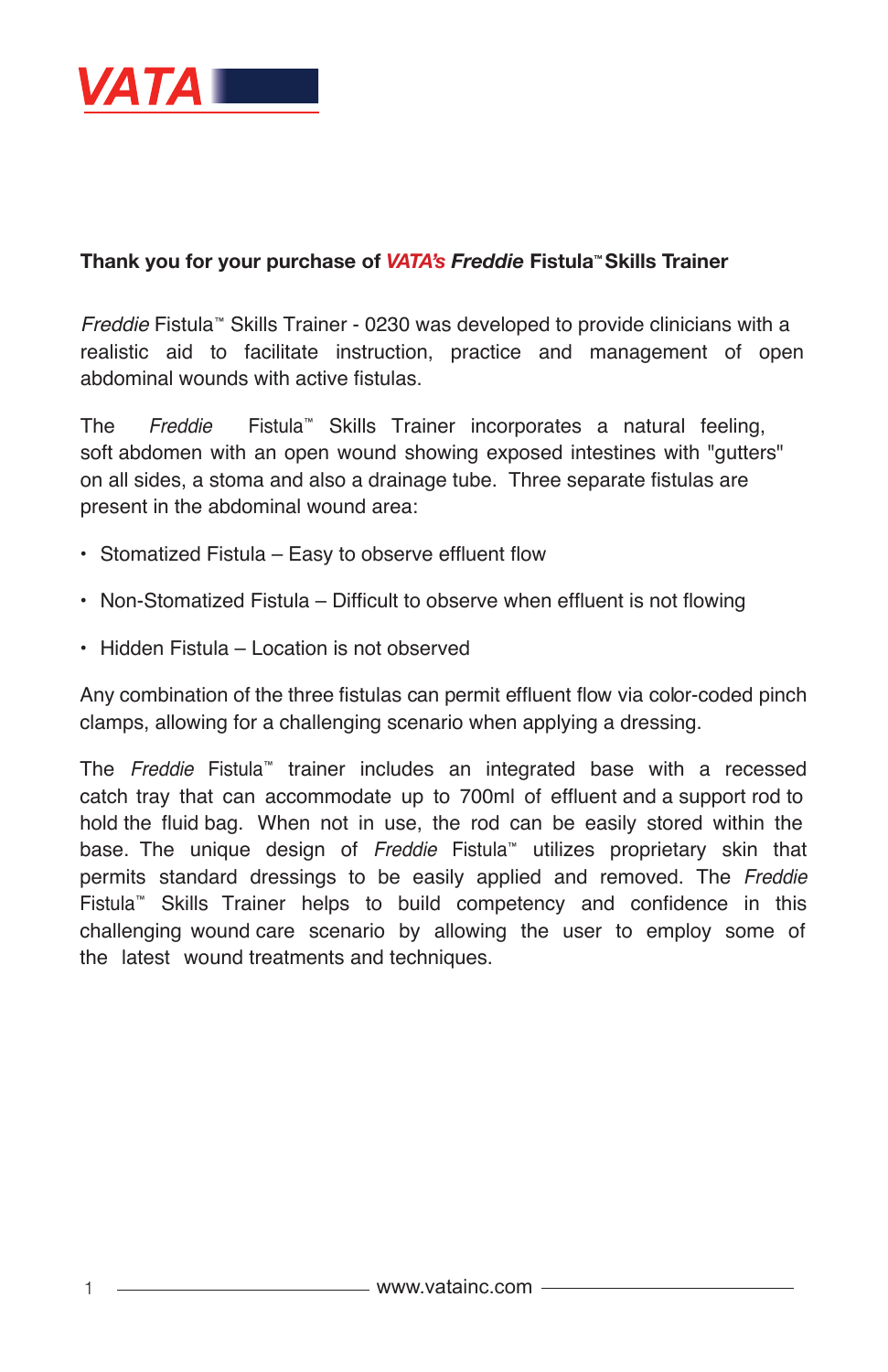

### *Freddie Fistula***™ Skills Trainer - 0230 Product Components**





#### **Optional Carrying Case - 0231**

Soft-sided fabric case with zipper closure, supply pouch, shoulder strap and handle.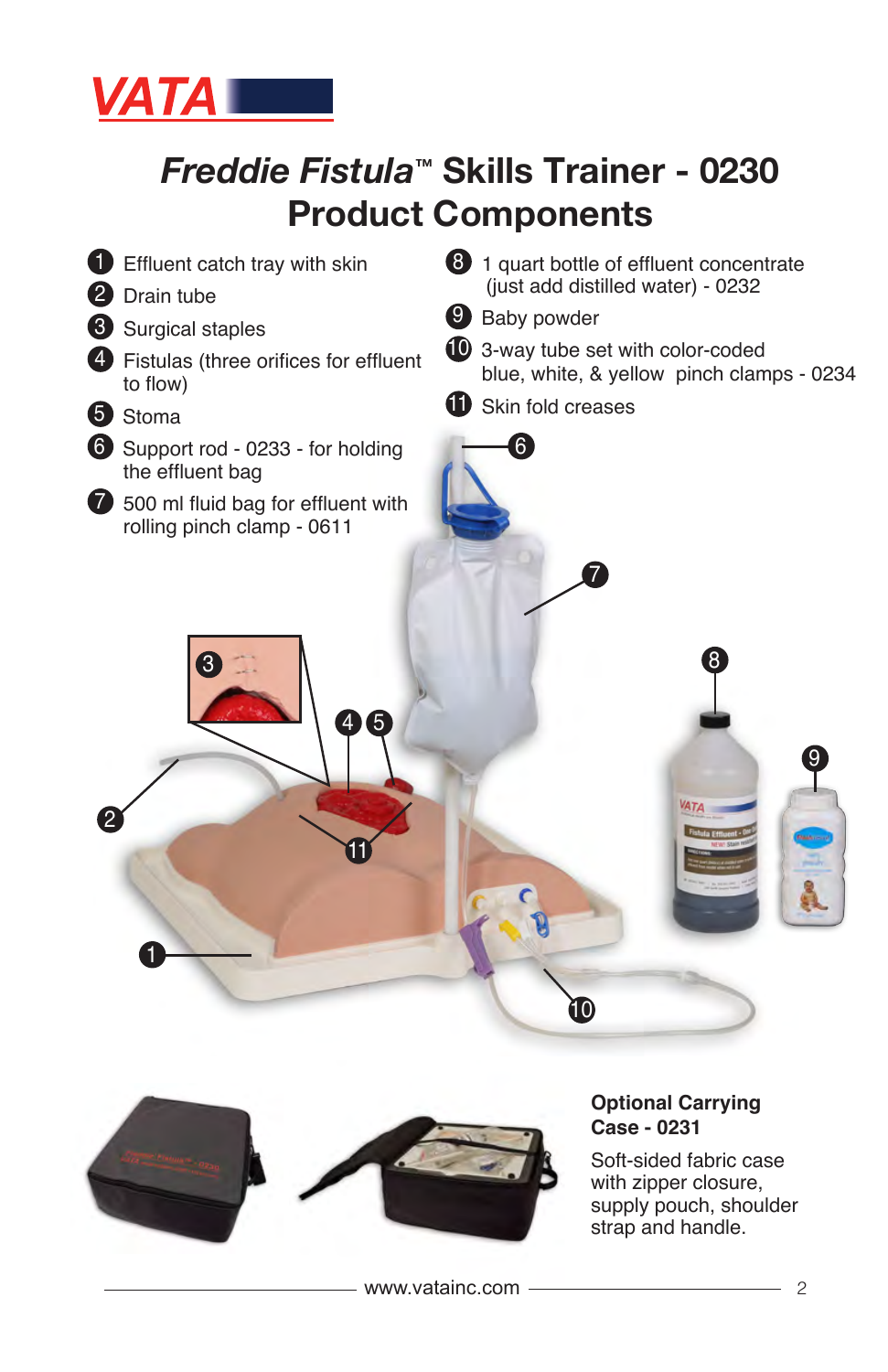

#### **Set-Up Instructions**



1. Remove the support rod from the underside of the *Freddie* Fistula<sup>*m*</sup> effluent catch tray base.



2. Insert the support rod into position on the catch tray base in order to hold the effluent bag.



3. Fill the 1-quart effluent concentrate bottle with distilled water and shake well to mix the solution. Effluent concentrate is also available in a 1 gallon bottle - 0233 (see page 10).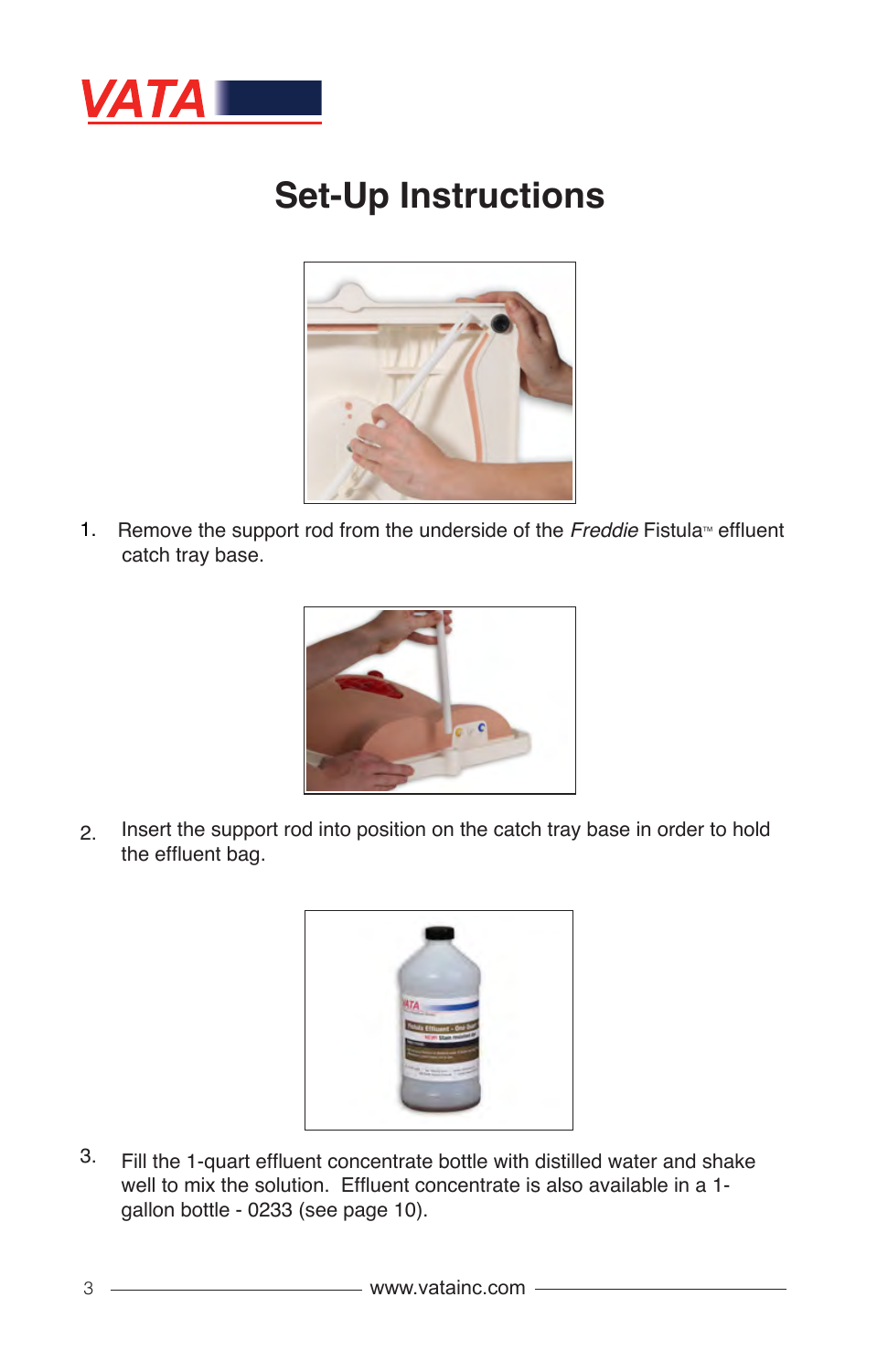

### **Set-Up Instructions - Continued**



Close the roller clamp on the tubing connected to the effluent fluid bag 4. before filling the bag with the effluent from the bottle.





Fill the effluent fluid bag with 500 ml of effluent mixture by grasping onto 5. the blue collar of the bag. Once filled, close the lid and secure the fluid bag to prevent leakage. Attach the filled effluent bag into the slot on the top of the support rod.



Attach the 3-way tubing lines to the corresponding colored-coded luer 6. fitting on the manifold located on the trainer base (as shown). Connect blue to blue. Connect white to white. Connect yellow to yellow.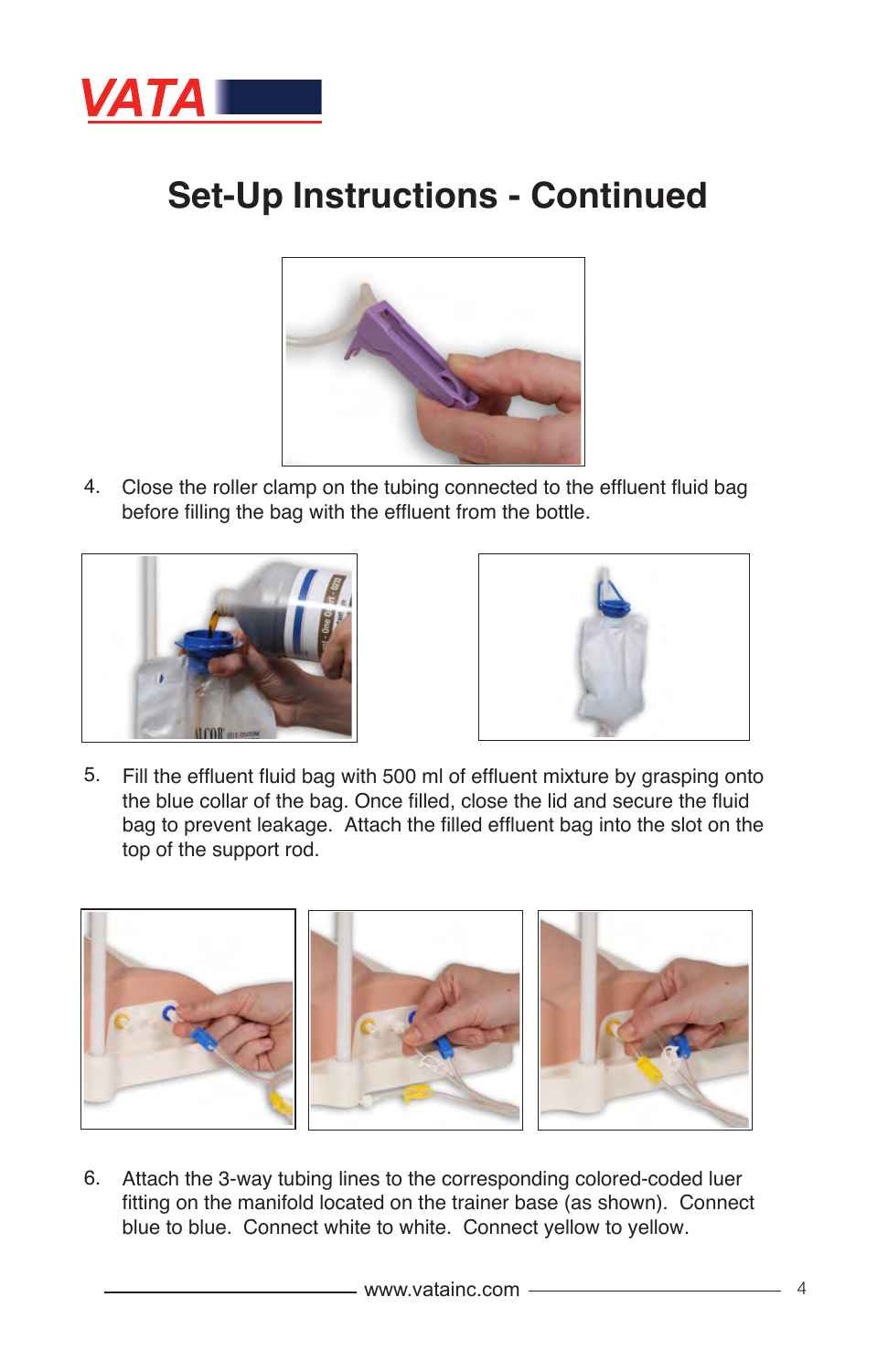

#### **Set-Up Instructions - Continued**



Each color-coded pinch clamp and tubing line corresponds with a specific fistula on the skills trainer (see page 6). To allow for effluent to flow, open the roller clamp on the tubing line connected to the effluent fluid bag. 7.



To initiate flow to any or all of the three fistulas, open that corresponding color-coded pinch clamp (see page 6). 8.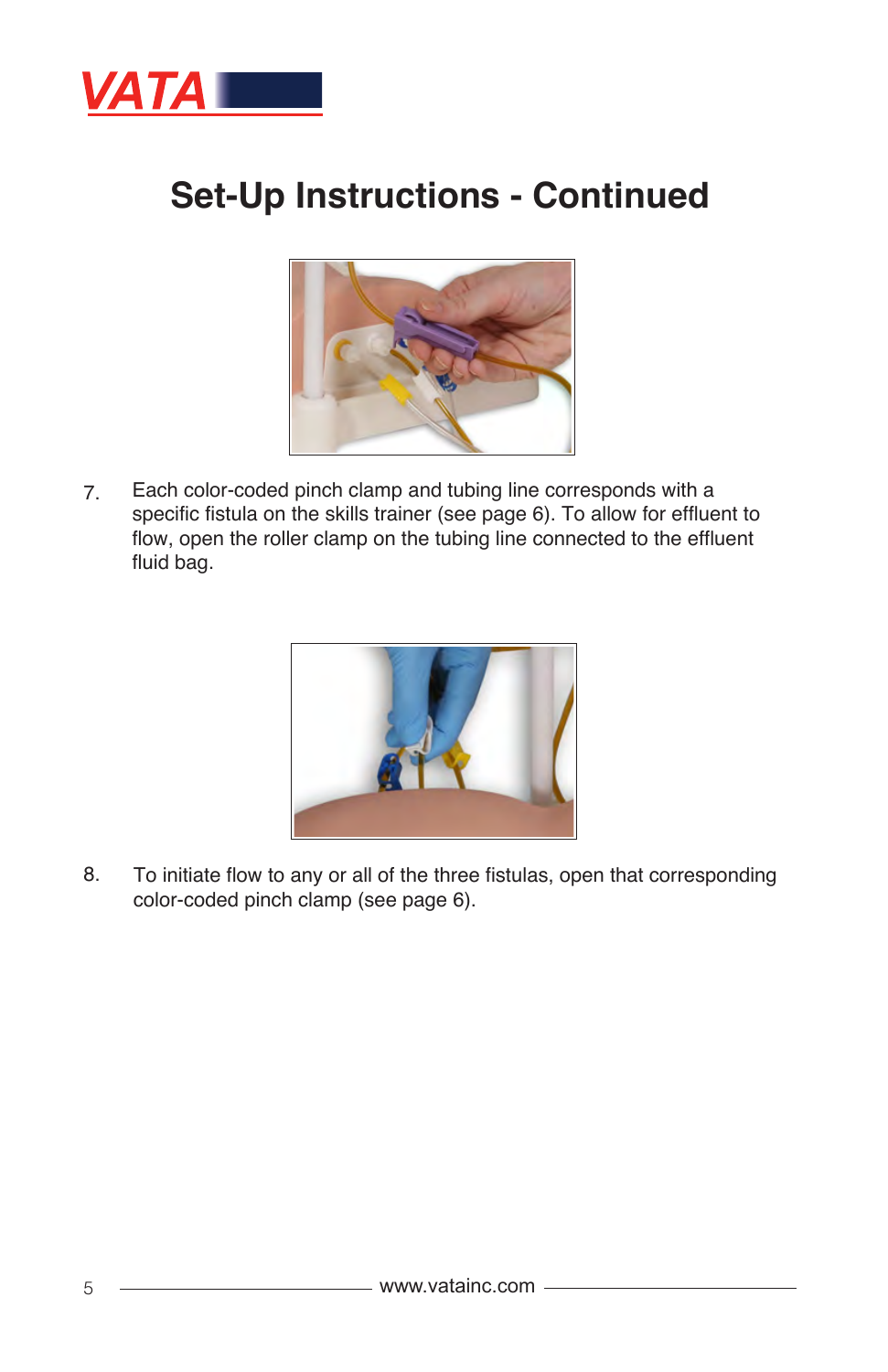

#### **Set-Up Instructions - Continued**





The white pinch clamp opens or closes to allow effluent to flow out of the visible stomatized fistula. 9.





10. The blue pinch clamp opens or closes the allow effluent to flow out of the non-stomatized fistula in the fold of the intestines.





11. The yellow pinch clamp opens or closes to allow effluent to flow out of the hidden fistula under the skin edge.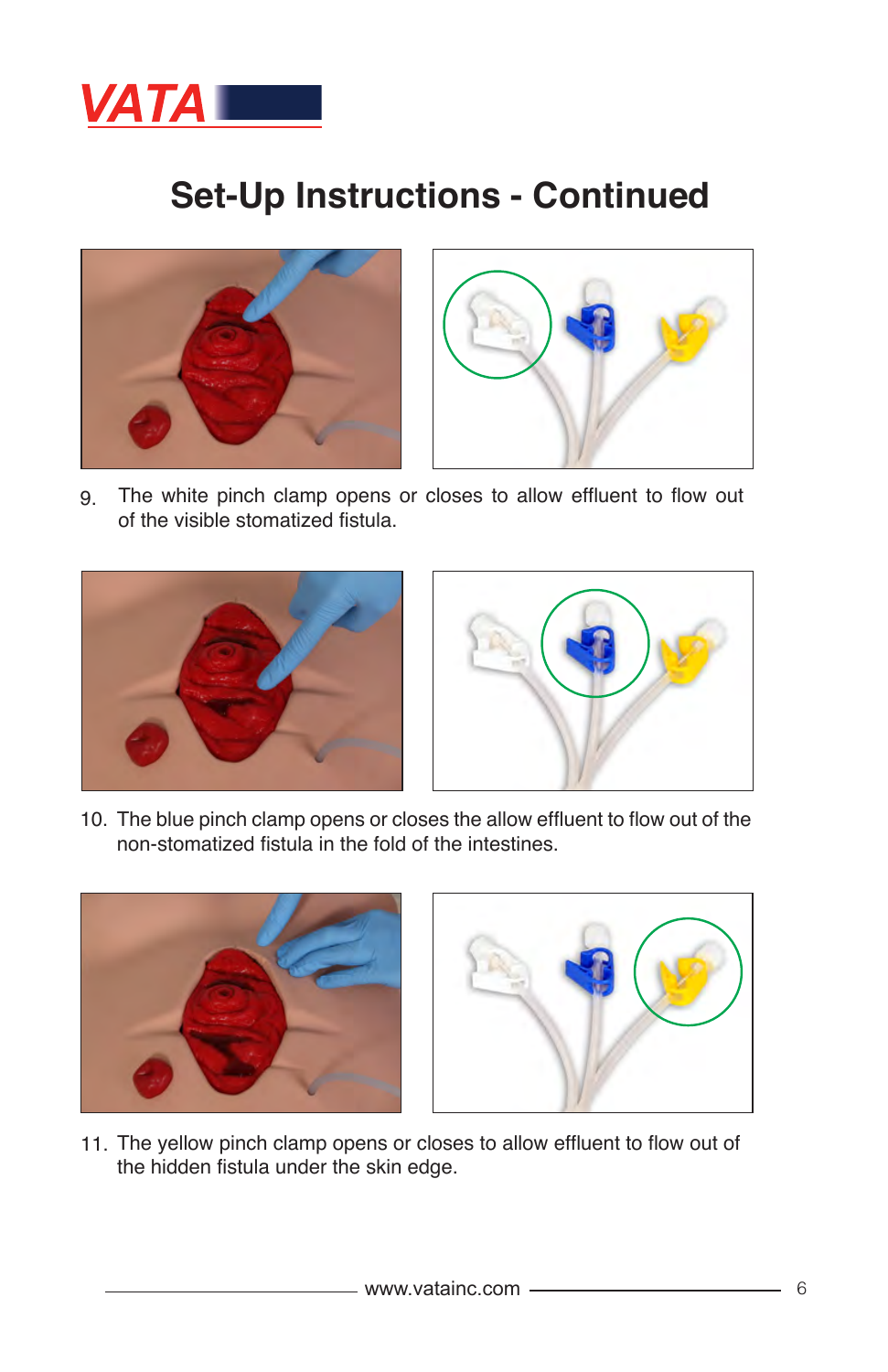

#### **Care & Storage Instructions**



1. Stop the flow of effluent by closing the roller clamp on the tubing connected to the effluent fluid bag. Remove the effluent bag from the support rod holder and empty the unused effluent back into the bottle or discard.



Empty any residual effluent from the recessed catch tray by holding the trainer over a sink and tilting the tray. Open the three color-coded pinch clamps to allow for drainage from all three fistulas. By inverting the trainer, any effluent left in the gutters around the open abdominal wound will be allowed to adequately drain. 2.



3. Rinse the effluent bag with clean water and flush out the connected tubing.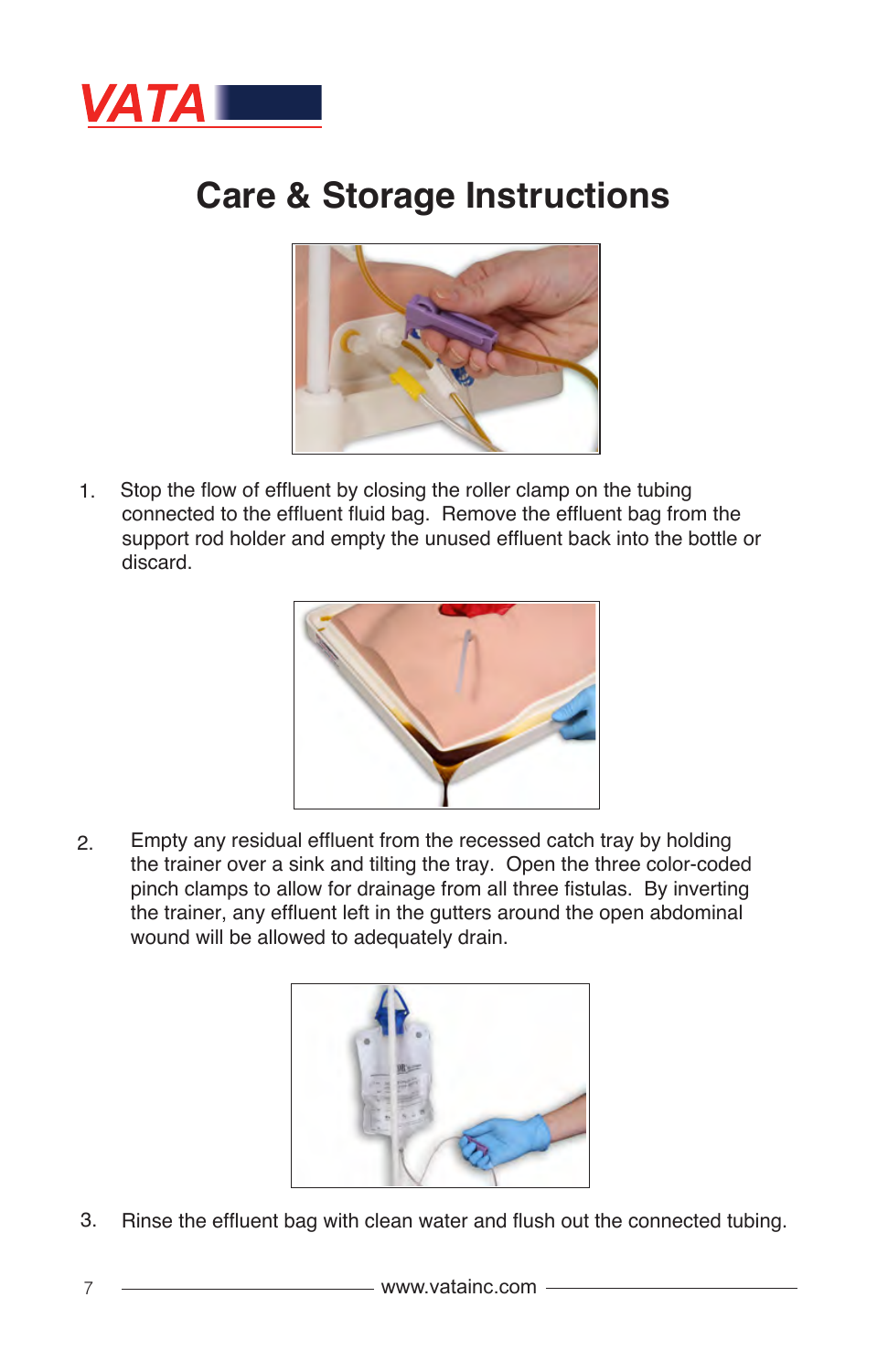

#### **Care & Storage Instructions - Continued**



- Reattach the effluent fluid bag filled with clean water to the support rod. Make sure that the roller clamp is closed. 4.
- 5. Open the roller clamp on all three color-coded pinch clamps until clean water begins to flow from each of the three fistulas and the gutters.
- 6. Repeat Step #2 above. Hold the trainer inverted for 1-minute to allow any residual clean water to completely drain.





- Place a 3x3 gauze pad in the bottom of the abdominal wound opening as shown in the photo and prop the trainer in a vertical position for 5 minutes. Allow for any remaining clean water to be absorbed. 7.
- Pat dry the trainer and gently sprinkle with the supplied baby powder. Wipe excess baby powder with non-linting cloth and store the trainer. 8.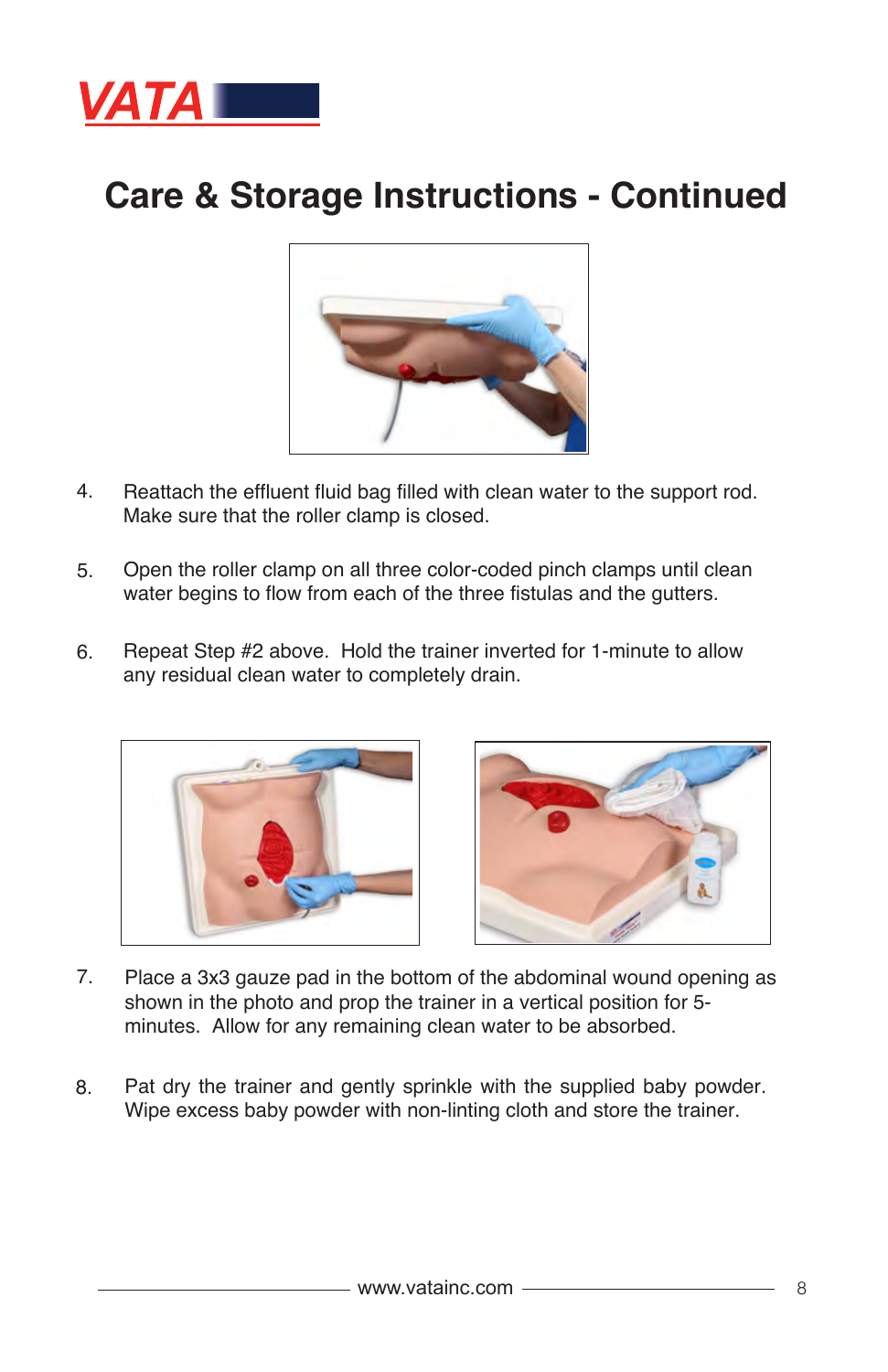

### **Helpful Hints**

- 1. Remove all dressings when done. Do not leave dressings on the trainer overnight.
- 2. To remove any residual adhesive left on the trainer from dressings, use any patient approved adhesive remover, followed by a cleaning with 70% isopropyl alcohol. When dry, gently sprinkle the skin surface with the supplied baby powder and wipe off excess with a non-linting cloth.
- 3. Do not clean model with solvents or corrosive solutions. Wash model only with a mild liquid soap and warm water.
- 4. After each use, it's best to disconnect the tubing lines from the trainer and flush out all lines with clean water.
- 5. Do not use food coloring or other dyes to simulate effluent as these may permanently stain the trainer and will void the product warranty.
- 6. Immediately rinse any effluent off of clothing using soap and water.
- 7. Do not store the trainer with items resting on the skin surface as this may leave a permanent imprint.
- 8. When not in use, it's best to store the trainer in the carrying case.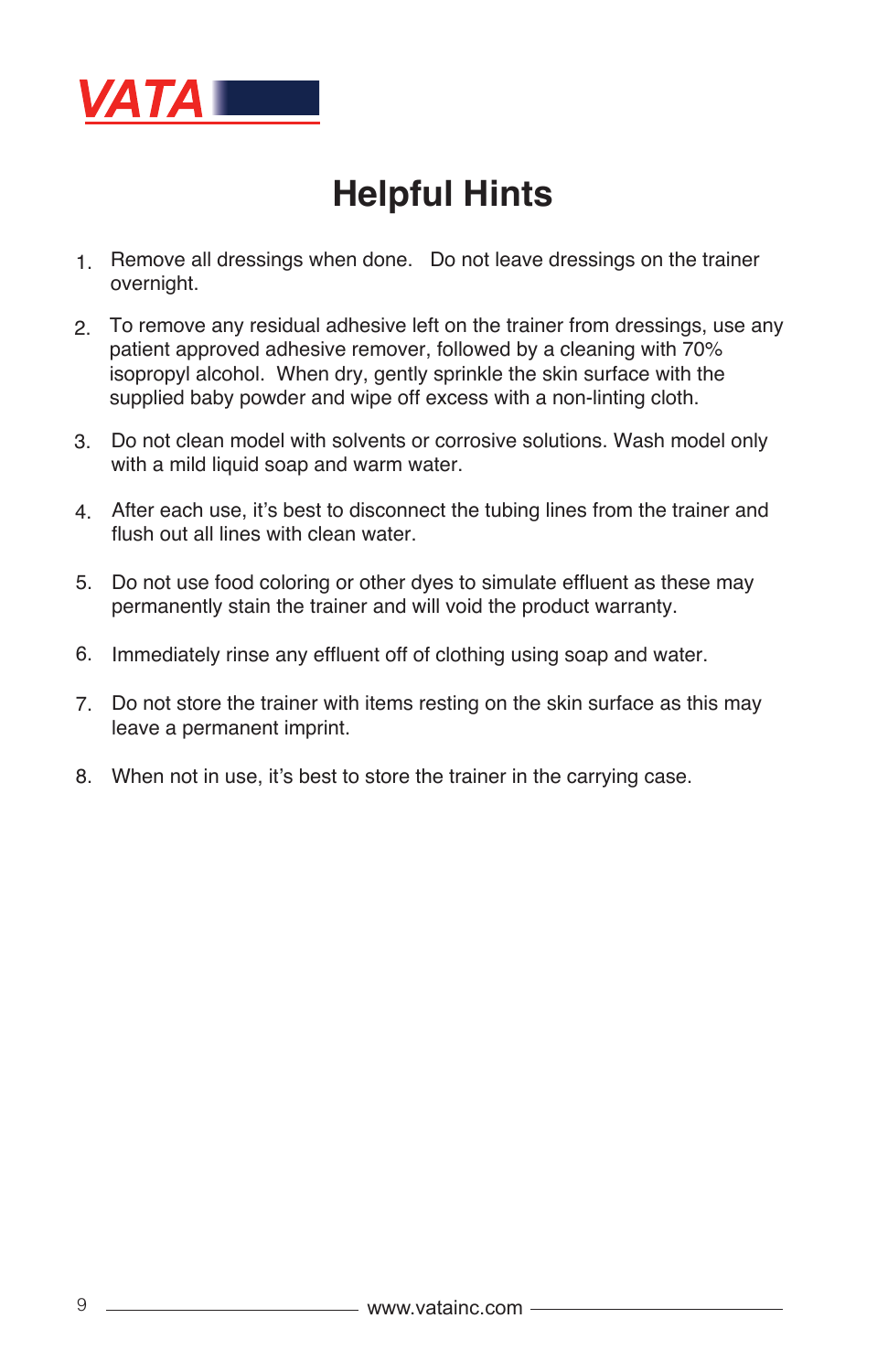

#### **Freddie Fistula™ Skills Trainer Parts List**

The following items are available for purchase without returning your trainer. Additional replacement parts are available at www.vatainc.com.

| Product # | <b>Description</b>                                                |
|-----------|-------------------------------------------------------------------|
| 0230      | Freddie Fistula™ Skills Trainer                                   |
| 0231      | <i>Freddie</i> Fistula <sup>"</sup> carrying case                 |
| 0232      | Stain resistant effluent concentrate in a 1-quart mixing bottle   |
| 0233      | Stain resistant effluent concentrate in a 1-gallon mixing bottle  |
| 0234      | 3-way color-coded tubing set with pinch clamps                    |
| 0235      | Support rod for holding effluent fluid bag                        |
| 0611      | 500 ml fluid bag with cap and holder for Freddie Fistula™ trainer |

#### **Refurbishing Service**

The purchase of training models is a significant financial investment. Realizing this, *VATA* is proud to offer a refurbishing service to bring your model to likenew condition. Please call *VATA Customer Service* for instructions on how to return your model. Once your model is received, it will be evaluated and you will be contacted to approve the cost of refurbishing before any work is performed. Turn-around time to complete a refurbishing is less than one week.